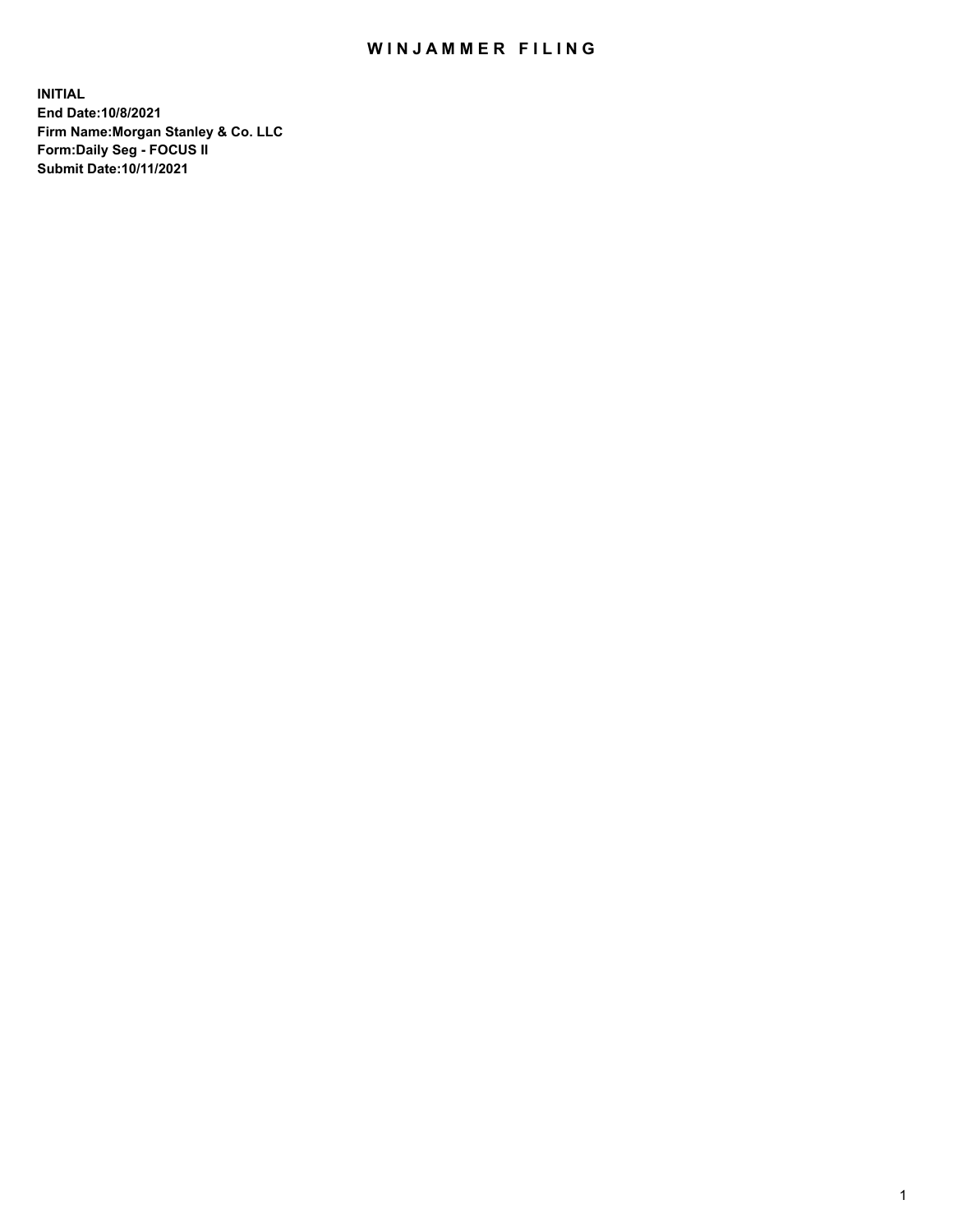**INITIAL End Date:10/8/2021 Firm Name:Morgan Stanley & Co. LLC Form:Daily Seg - FOCUS II Submit Date:10/11/2021 Daily Segregation - Cover Page**

| Name of Company                                                                                                                                                                                                                                                                                                                | Morgan Stanley & Co. LLC                                |
|--------------------------------------------------------------------------------------------------------------------------------------------------------------------------------------------------------------------------------------------------------------------------------------------------------------------------------|---------------------------------------------------------|
| <b>Contact Name</b>                                                                                                                                                                                                                                                                                                            | <b>Ikram Shah</b>                                       |
| <b>Contact Phone Number</b>                                                                                                                                                                                                                                                                                                    | 212-276-0963                                            |
| <b>Contact Email Address</b>                                                                                                                                                                                                                                                                                                   | Ikram.shah@morganstanley.com                            |
| FCM's Customer Segregated Funds Residual Interest Target (choose one):<br>a. Minimum dollar amount: ; or<br>b. Minimum percentage of customer segregated funds required:% ; or<br>c. Dollar amount range between: and; or<br>d. Percentage range of customer segregated funds required between:% and%.                         | 235,000,000<br><u>0</u><br>0 <sup>0</sup><br>00         |
| FCM's Customer Secured Amount Funds Residual Interest Target (choose one):<br>a. Minimum dollar amount: ; or<br>b. Minimum percentage of customer secured funds required:%; or<br>c. Dollar amount range between: and; or<br>d. Percentage range of customer secured funds required between:% and%.                            | 140,000,000<br><u>0</u><br><u>0 0</u><br>0 <sub>0</sub> |
| FCM's Cleared Swaps Customer Collateral Residual Interest Target (choose one):<br>a. Minimum dollar amount: ; or<br>b. Minimum percentage of cleared swaps customer collateral required:% ; or<br>c. Dollar amount range between: and; or<br>d. Percentage range of cleared swaps customer collateral required between:% and%. | 92,000,000<br><u>0</u><br><u>00</u><br>0 <sub>0</sub>   |

Attach supporting documents CH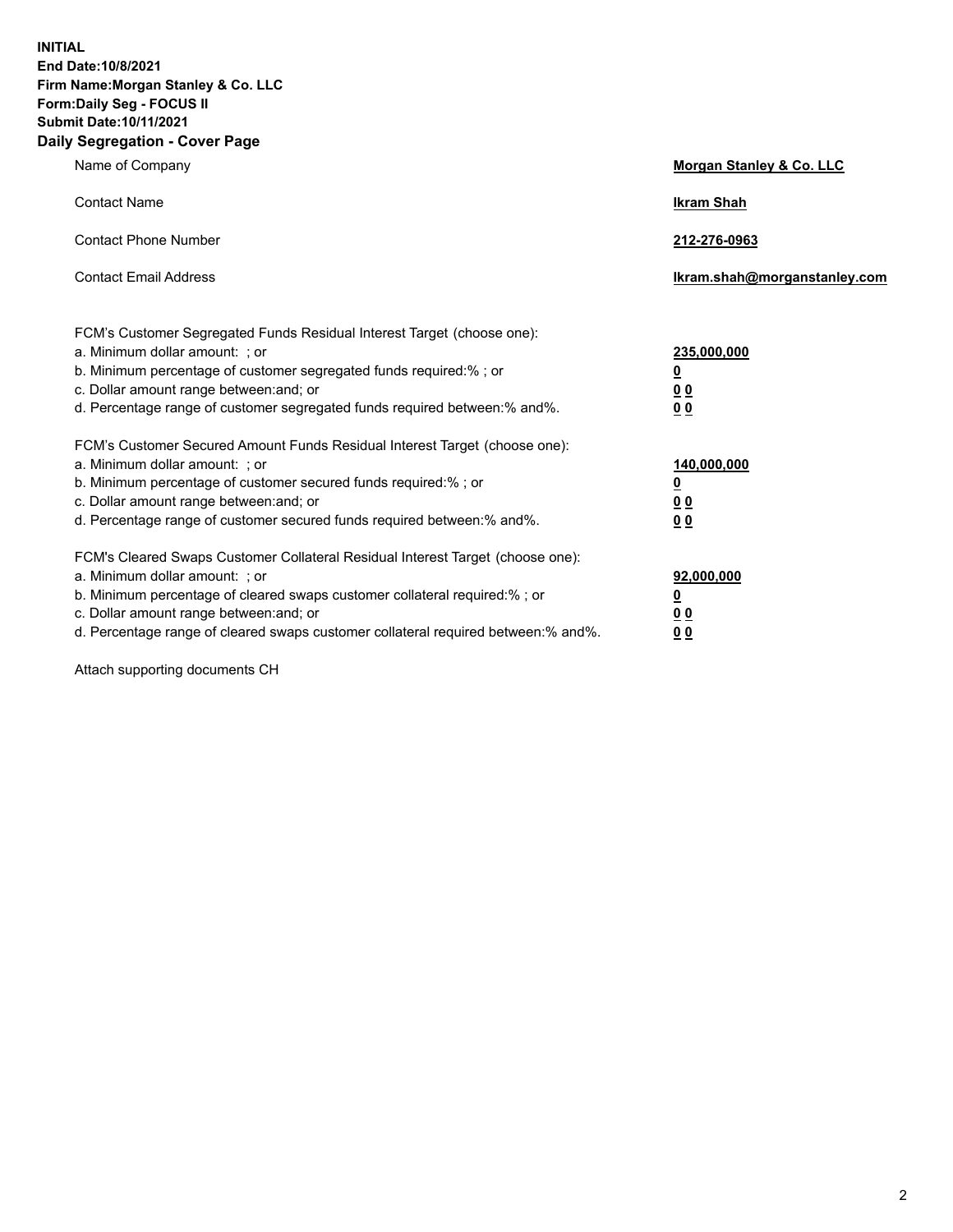## **INITIAL End Date:10/8/2021 Firm Name:Morgan Stanley & Co. LLC Form:Daily Seg - FOCUS II Submit Date:10/11/2021**

**Daily Segregation - Secured Amounts** Foreign Futures and Foreign Options Secured Amounts Amount required to be set aside pursuant to law, rule or regulation of a foreign government or a rule of a self-regulatory organization authorized thereunder 1. Net ledger balance - Foreign Futures and Foreign Option Trading - All Customers A. Cash **5,636,138,991** [7315] B. Securities (at market) **1,944,128,659** [7317] 2. Net unrealized profit (loss) in open futures contracts traded on a foreign board of trade **191,244,107** [7325] 3. Exchange traded options a. Market value of open option contracts purchased on a foreign board of trade **40,726,649** [7335] b. Market value of open contracts granted (sold) on a foreign board of trade **-21,644,106** [7337] 4. Net equity (deficit) (add lines 1. 2. and 3.) **7,790,594,300** [7345] 5. Account liquidating to a deficit and account with a debit balances - gross amount **63,777,034** [7351] Less: amount offset by customer owned securities **-54,202,100** [7352] **9,574,934** 6. Amount required to be set aside as the secured amount - Net Liquidating Equity Method (add lines 4 and 5) 7. Greater of amount required to be set aside pursuant to foreign jurisdiction (above) or line 6. FUNDS DEPOSITED IN SEPARATE REGULATION 30.7 ACCOUNTS 1. Cash in banks A. Banks located in the United States **302,878,654** [7500] B. Other banks qualified under Regulation 30.7 **364,629,651** [7520] **667,508,305** 2. Securities A. In safekeeping with banks located in the United States **559,717,318** [7540] B. In safekeeping with other banks qualified under Regulation 30.7 **61,637,856** [7560] **621,355,174** 3. Equities with registered futures commission merchants A. Cash **12,565,475** [7580] B. Securities **0** [7590] C. Unrealized gain (loss) on open futures contracts **-2,215,299** [7600] D. Value of long option contracts **0** [7610] E. Value of short option contracts **0** [7615] **10,350,176** [7620] 4. Amounts held by clearing organizations of foreign boards of trade A. Cash **0** [7640] B. Securities **0** [7650] C. Amount due to (from) clearing organization - daily variation **0** [7660] D. Value of long option contracts **0** [7670] E. Value of short option contracts **0** [7675] **0** [7680] 5. Amounts held by members of foreign boards of trade A. Cash **5,173,032,201** [7700] B. Securities **1,322,773,486** [7710] C. Unrealized gain (loss) on open futures contracts **193,459,406** [7720] D. Value of long option contracts **40,726,649** [7730] E. Value of short option contracts **-21,644,106** [7735] **6,708,347,636**

- 6. Amounts with other depositories designated by a foreign board of trade **0** [7760]
- 7. Segregated funds on hand **0** [7765]
- 8. Total funds in separate section 30.7 accounts **8,007,561,291** [7770]
- 9. Excess (deficiency) Set Aside for Secured Amount (subtract line 7 Secured Statement Page 1 from Line 8)
- 10. Management Target Amount for Excess funds in separate section 30.7 accounts **140,000,000** [7780]
- 11. Excess (deficiency) funds in separate 30.7 accounts over (under) Management Target **67,392,057** [7785]

**0** [7305]

[7354] **7,800,169,234** [7355]

**7,800,169,234** [7360]

[7530]

[7570]

[7740] **207,392,057** [7380]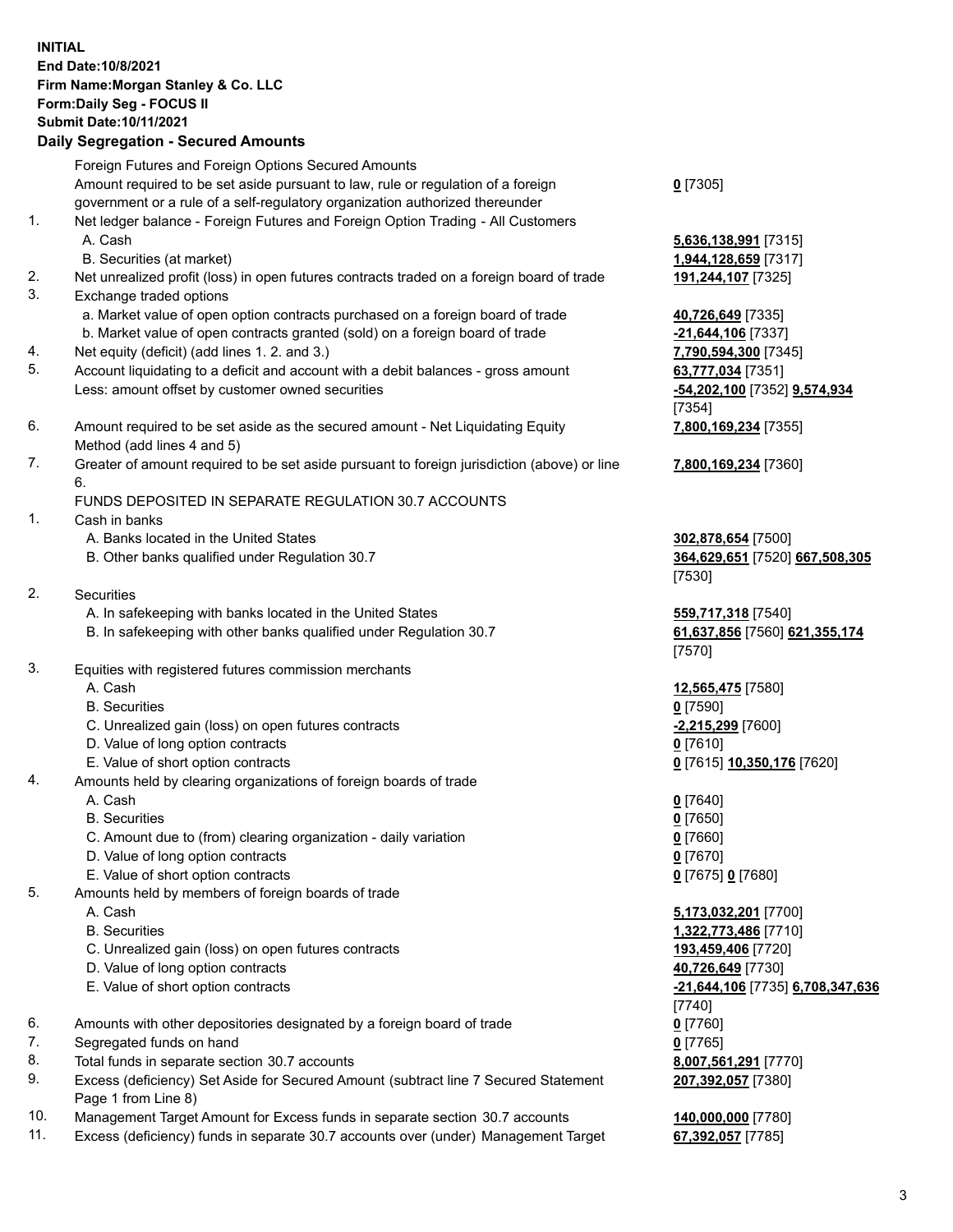**INITIAL End Date:10/8/2021 Firm Name:Morgan Stanley & Co. LLC Form:Daily Seg - FOCUS II Submit Date:10/11/2021 Daily Segregation - Segregation Statement** SEGREGATION REQUIREMENTS(Section 4d(2) of the CEAct) 1. Net ledger balance A. Cash **18,257,440,318** [7010] B. Securities (at market) **7,760,464,619** [7020] 2. Net unrealized profit (loss) in open futures contracts traded on a contract market **-1,330,777,054** [7030] 3. Exchange traded options A. Add market value of open option contracts purchased on a contract market **1,796,779,123** [7032] B. Deduct market value of open option contracts granted (sold) on a contract market **-1,436,186,198** [7033] 4. Net equity (deficit) (add lines 1, 2 and 3) **25,047,720,808** [7040] 5. Accounts liquidating to a deficit and accounts with debit balances - gross amount **497,343,541** [7045] Less: amount offset by customer securities **-495,655,243** [7047] **1,688,298** [7050] 6. Amount required to be segregated (add lines 4 and 5) **25,049,409,106** [7060] FUNDS IN SEGREGATED ACCOUNTS 7. Deposited in segregated funds bank accounts A. Cash **2,062,045,469** [7070] B. Securities representing investments of customers' funds (at market) **0** [7080] C. Securities held for particular customers or option customers in lieu of cash (at market) **3,277,118,425** [7090] 8. Margins on deposit with derivatives clearing organizations of contract markets A. Cash **15,403,138,815** [7100] B. Securities representing investments of customers' funds (at market) **0** [7110] C. Securities held for particular customers or option customers in lieu of cash (at market) **4,335,491,193** [7120] 9. Net settlement from (to) derivatives clearing organizations of contract markets **-162,926,201** [7130] 10. Exchange traded options A. Value of open long option contracts **1,796,779,123** [7132] B. Value of open short option contracts **and the set of our of the set of our of the set of the set of the set of the set of the set of the set of the set of the set of the set of the set of the set of the set of the set o** 11. Net equities with other FCMs A. Net liquidating equity **11,556,997** [7140] B. Securities representing investments of customers' funds (at market) **0** [7160] C. Securities held for particular customers or option customers in lieu of cash (at market) **0** [7170] 12. Segregated funds on hand **147,855,001** [7150] 13. Total amount in segregation (add lines 7 through 12) **25,434,872,624** [7180] 14. Excess (deficiency) funds in segregation (subtract line 6 from line 13) **385,463,518** [7190] 15. Management Target Amount for Excess funds in segregation **235,000,000** [7194]

16. Excess (deficiency) funds in segregation over (under) Management Target Amount Excess

**150,463,518** [7198]